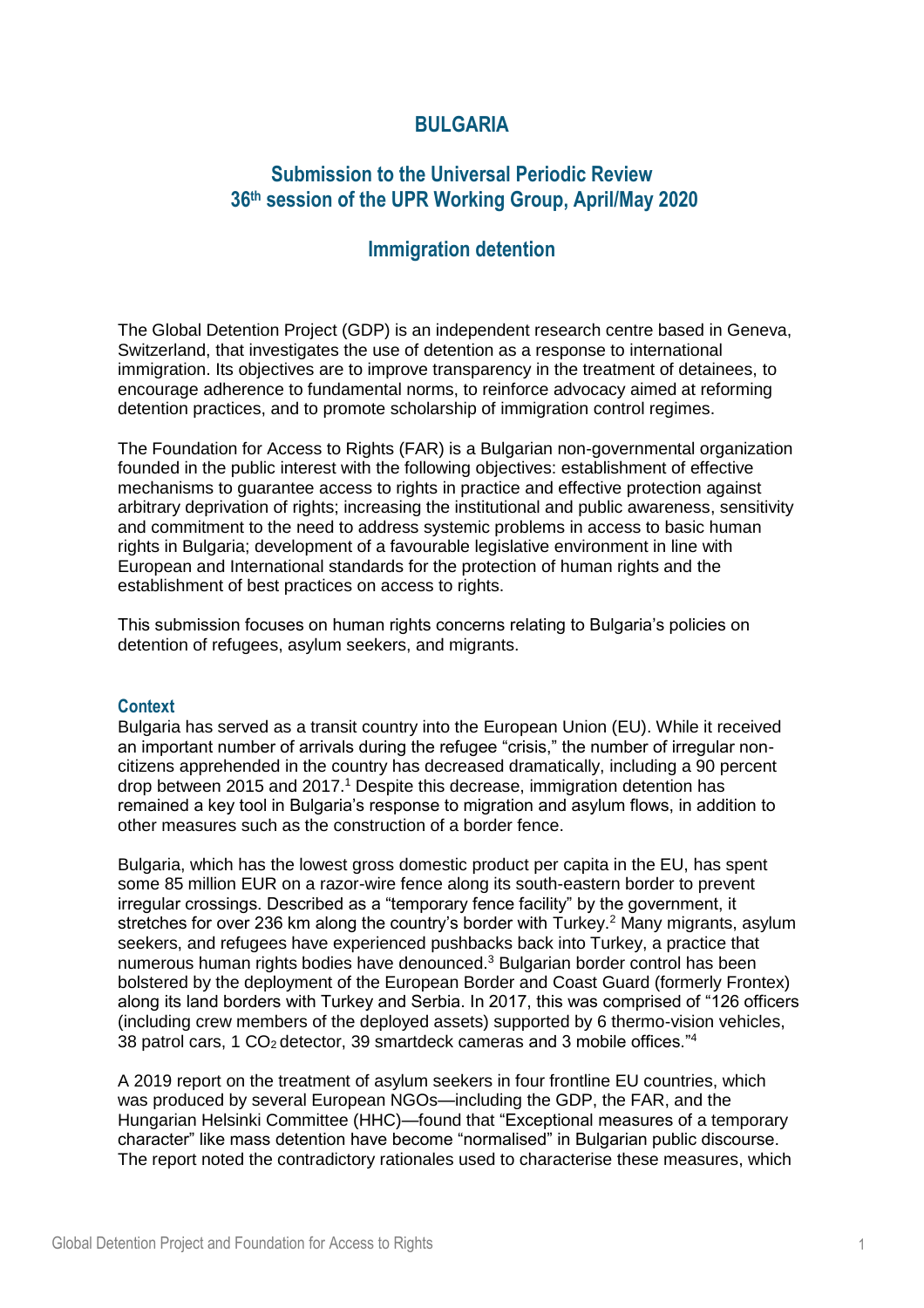are presented as a "humanitarian" response even as officials describe the actions as protecting the public from national security threats."<sup>5</sup>

#### **Recommendations during the 2nd cycle of UPR**

During the 2<sup>nd</sup> cycle of the Universal Periodic Review of Bulgaria (22<sup>nd</sup> session, May 2015), the following recommendations were accepted by the country:

- Ensure that detainees in the custody of the General Directorate of the Border Police and the Ministry of the Interior are treated in a humane and dignified manner and that their detention fully complies with the international obligations of Bulgaria governing the administrative detention of migrants (Sweden) (para. 123.89)
- Not detain children with unrelated adults (Sweden) (para. 123.179)
- Not detain children with adults unrelated to them (Belgium) (para. 123.180)
- Review and reform its legislation allowing for the detention of asylum seekers on the basis of illegal entry, and ensure that the detention of asylum seekers, particularly of children, be applied only in exceptional circumstances after due diligence (Brazil) (para. 123.174)

#### **Recommendations from other human rights bodies and current concerns**

Since Bulgaria's previous review, several human rights monitoring bodies and civil society organisations have continued to identify a number of on-going concerns in Bulgaria's immigration detention practices.

Following his visit to Bulgaria in 2015, the Council of Europe's Commissioner for Human Rights called on the country to immediately cease the detention of persons pending registration of their asylum claims, avoid detention of asylum seekers, use pre-removal detention only as a last resort, for the shortest possible period of time, and on the basis of individual assessment, and first consider the applicability of alternatives to detention. He also reiterated that migrant children, both accompanied and non-accompanied, should never be detained as detention is not in their best interest.<sup>6</sup>

The Office of the High Commissioner for Human Rights visited Bulgaria twice in 2015- 2016. After the visits, the High Commissioner highlighted that "virtually all people entering Bulgaria in an irregular manner are detained as a matter of course." The High Commissioner also criticised criminalisation of migrants for entering and exiting Bulgaria irregularly and conditions in some migrant detention facilities, which he described as "degrading."<sup>7</sup>

In 2016, the UN Committee on the Rights of the Child recommended that Bulgaria avoid any form of detention of asylum seekers under the age of 18 and families with children and consider all possible alternatives to detention prior to detention.<sup>8</sup>

In 2017 the UN Committee on the Elimination of Racial Discrimination urged Bulgaria to stop practice of automatic detention of asylum seekers, apply alternatives to detention, ensure due process and fair trial guarantees, and investigate and sanction all cases of excessive use of force by law enforcement officials in detention.<sup>9</sup>

Following its visit to Bulgaria in 2017, the European Committee for the Prevention of Torture urged the country to sanction all instances of ill-treatment of immigration detainees by staff, prevent inter-detainee violence, improve material conditions of detention (in terms of overcrowding, state of repair, hygiene, provision of personal hygiene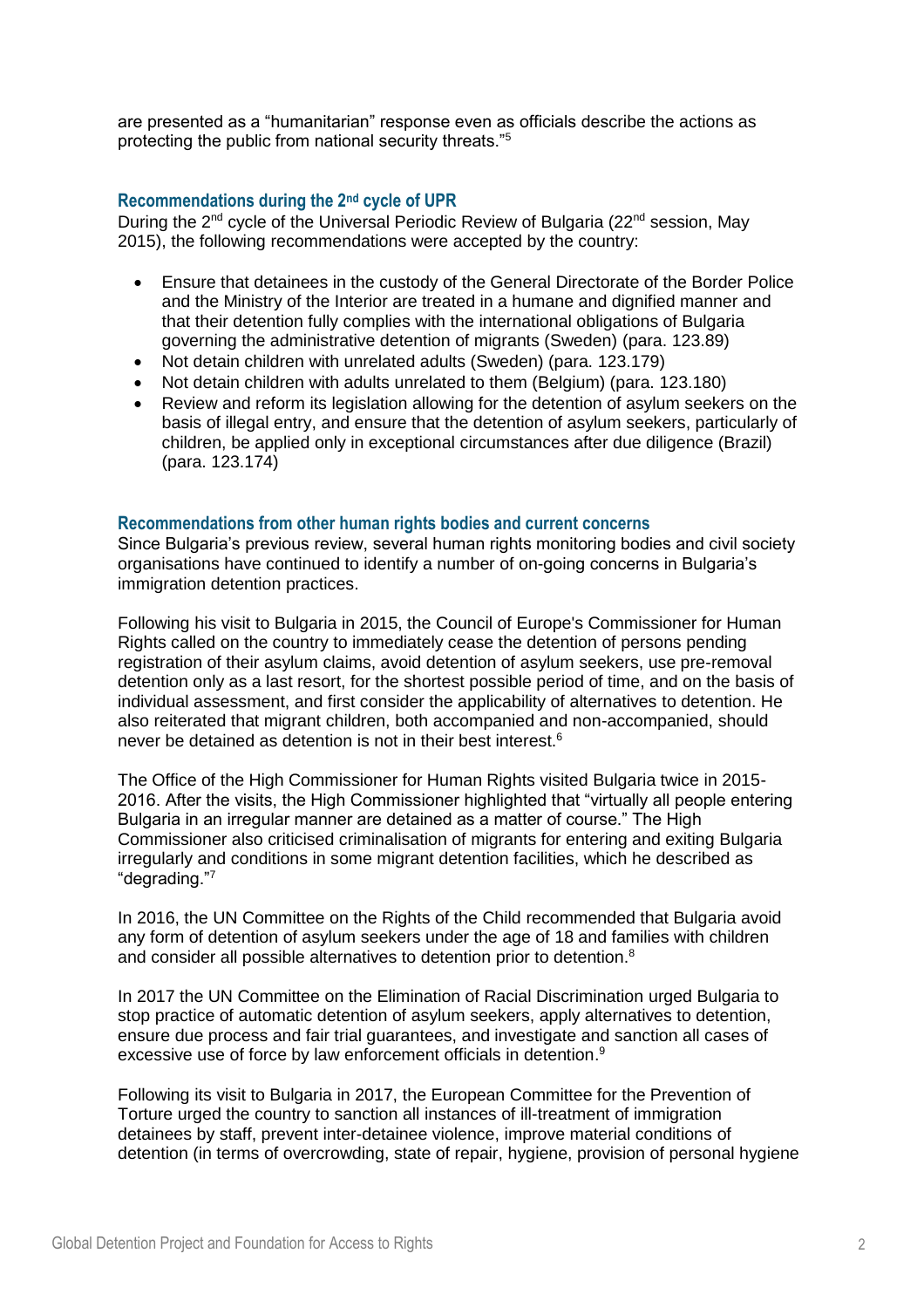items) and health care, and ensure constructive recreational activities as well as legal and linguistic assistance. 10

In 2018, the UN Human Rights Committee recommended that Bulgaria avoid detaining asylum seekers, except as a last resort and for the shortest period possible, provide effective alternatives to detention and reduce the length of immigration detention. Further, any detention should be justified as necessary and proportionate and subject to period judicial review and immigration detainees should have access to qualified legal aid when the interests of justice so require.<sup>11</sup>

In the 2019 report of the Council of Europe's Committee for the Prevention of Torture  $(CPT)^{12}$ , the delegation "found that there had been hardly any change in the provision of health care to detained foreign nationals," the main concern being "the very poor access to psychiatric care, limited in fact to emergencies."<sup>13</sup> The Committee called upon Bulgarian authorities to improve the level of psychological assistance to foreign nationals detained at Busmantsi and Lyubimets, including the provision of professional interpretation."<sup>14</sup>

In addition to these immigration detention-related concerns, the GDP and FAR have identified the following on-going issues that may merit attention:<sup>15</sup>

- Despite a 91 percent drop in irregular arrivals since 2015, detention remains a key feature in the country's response to migration flows.
- Conditions in detention are generally substandard and marred by allegations of abuse and poor access to procedural standards.
- Asylum seekers are sometimes held in "pre-removal" detention while their claims are processed.
- Depending on their nationality, asylum seekers can face severe discrimination, which observers argue is intended to serve as a method of deterrence.
- While migration law prohibits the detention of unaccompanied children, it is permitted under asylum law.

## **Suggested recommendations**

- To cease automatic detention at the border.
- To employ detention only as a measure of last resort based on necessity and proportionality assessment in each individual case.
- To cease completely the immigration detention of children, as per Joint General Comment of the Migrant Workers Committee and Committee of the Rights of the Child.<sup>16</sup>
- To discontinue the long-standing practice of carrying out examination of the application for international protection while asylum seekers are held in detention for removal.
- To employ detention measures only for the shortest period possible.
- To ensure systematic judicial review of detention.
- To guarantee that detainees are informed of detention and their rights in the language they understand.
- To consider non-custodial measures ("alternatives to detention") before resorting detention.
- To significantly improve material conditions of detention.
- To improve health care in detention.
- To investigate and punish all cases of ill-treatment of detainees by staff.